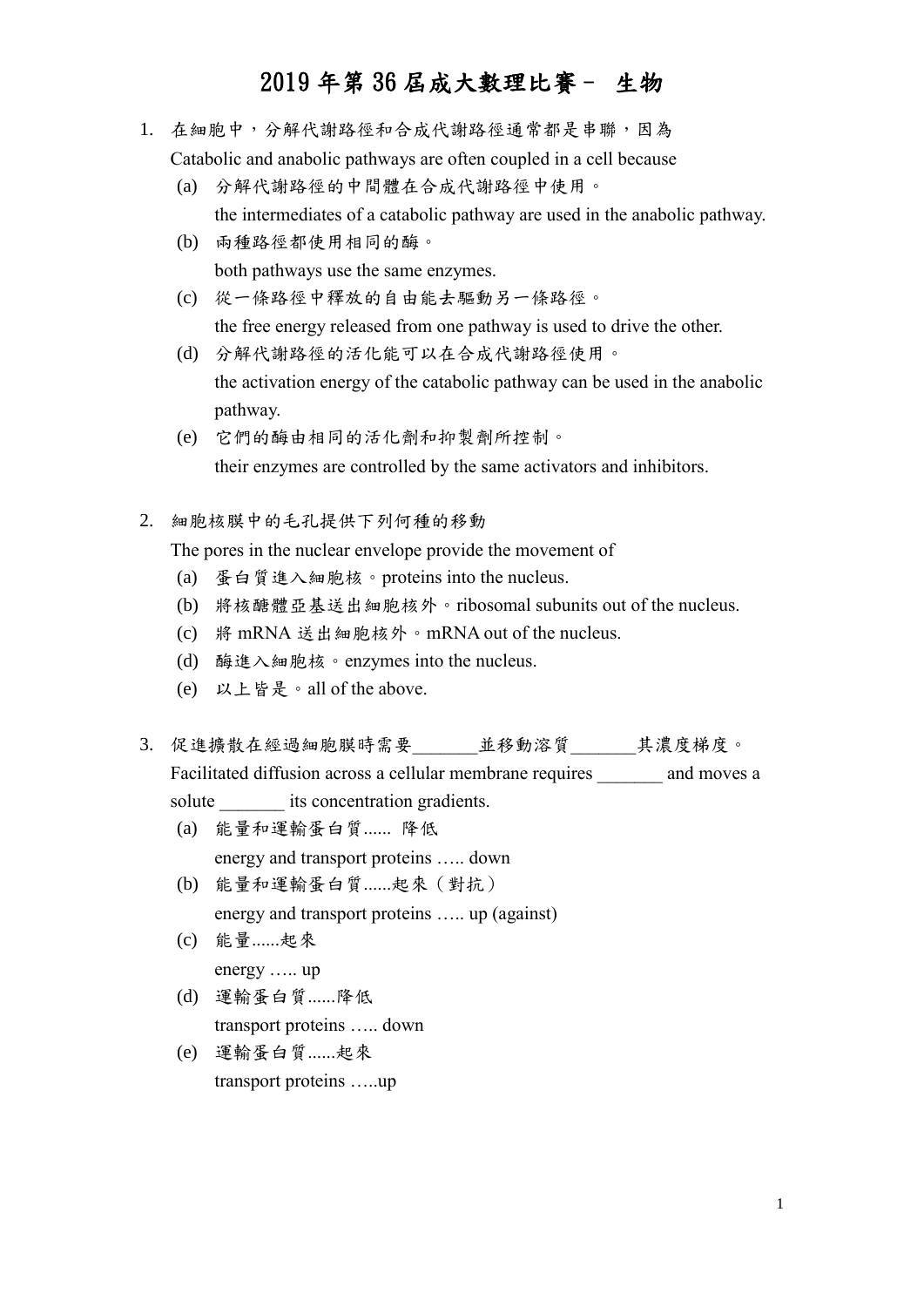4. 下面是一種不知名顏料分子的吸收光譜,這種顏料對你來說可能是什麼顏 色?

Below is an absorption spectrum for an unknown pigment molecule. What color would this pigment appear to you?



- (a) 紫色 violet
- (b) 藍色 blue
- (c) 綠色 green
- (d) 黃色 yellow
- (e) 紅色 red

5. 一個細胞含有 22 個常染色體和 Y 染色體的細胞將會是 A cell that has 22 autosomes and a Y chromosome would be

- (a) 一個精子 a sperm
- (b) 一個雄性體細胞 a male somatic cell
- (c) 一個雄性卵子 a male ovum
- (d) a 或 b either a or b
- (e) a 或 c either a or c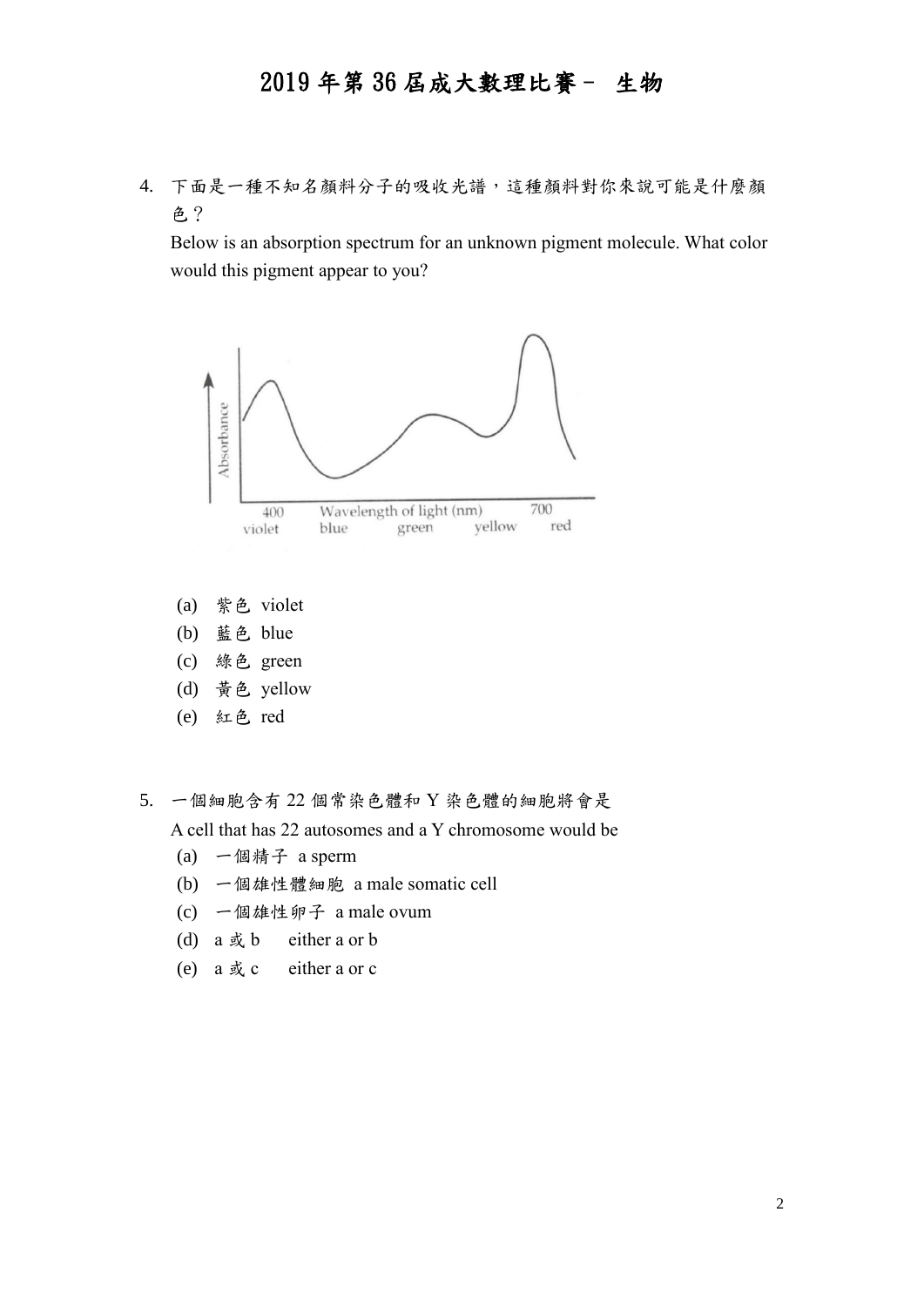6. B 型血的母親有兩個孩子,一個是 A 型血,另一個是 O 型血。她的丈夫是 O 型血。從這些信息中可以得出以下何種結論?

A mother with type B blood has two children, one with type A blood and one with type O blood. Her husband has type O blood. Which of the following could you conclude from this information?

- (a) 丈夫不可能是任何一個孩子的父親。 The husband could not have fathered either child.
- (b) 丈夫可能是兩個孩子的父親。 The husband could have fathered both children.
- (c) 丈夫一定是 O 型血孩子的父親,並且可能是 A 型血孩子的父親。 The husband must be the father of the child with type O blood, and could be the father of the child with type A blood.
- (d) 丈夫可能是 O 型血孩子的父親,但不是 A 型血孩子的父親。 The husband could be the father of the child with type O blood, but not the child with type A blood.
- (e) 母親和丈夫都不可能是 A 型血孩子的親生父母。 Neither the mother nor the husband could be the biological parents of the child with type A blood.
- 7. 外溫動物 \_\_\_\_\_\_\_\_\_\_\_\_\_\_。

Ectotherms \_\_\_\_\_\_\_\_\_\_\_\_\_\_.

- (a) 不產生代謝熱。do not produce metabolic heat.
- (b) 無法調節體內的溫度。are unable to internally regulate body temperature.
- (c) 能自行控制其身體的溫度。are able to control their body temperature.
- (d) 身體溫度低於任何恆溫動物的溫度。will have body temperature below any endotherm.
- (e) 以上皆是。all of the above.
- 8. 以下那一項催化肽鍵的形成?

Which of the following catalyzes the formation of a peptide bond?

- (a) RNA 聚合酶 RNA polymerase
- (b) 肽基转移酶 peptidyl transferase
- (c) mRNA
- (d) 氨酰-tRNA 合成酶 aminoacyl-tRNA synthetase
- (e) 蛋白質核醣體酶 protein ribosomal enzyme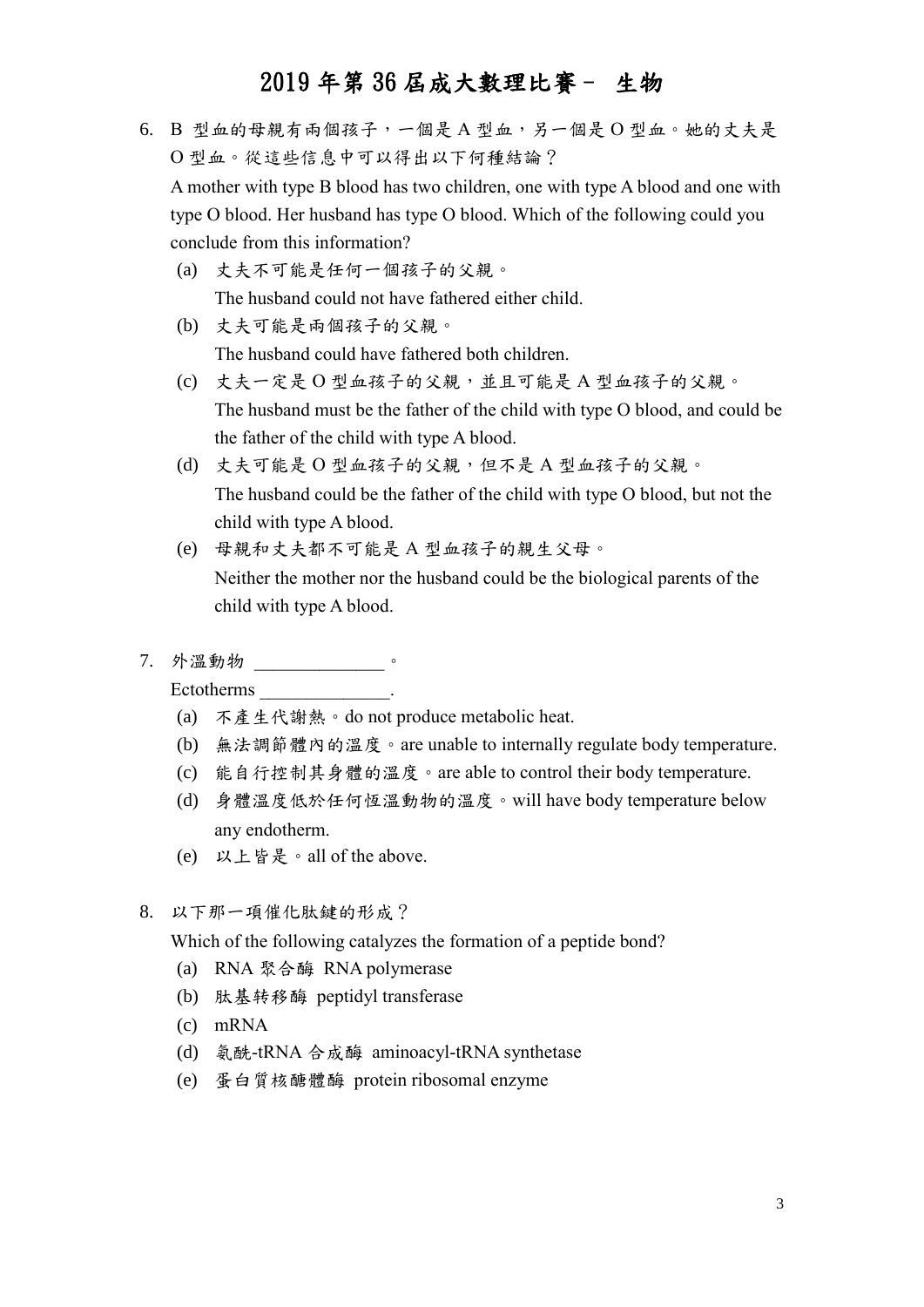9. 細菌利用何種作用抵抗病毒感染

Bacteria defend against viral infection through the action of

- (a) 自行生產的抗生素。antibiotics that they produce.
- (b) 利用限制性核酸酶去切斷外源 DNA。restriction nucleases that chop up foreign DNA.
- (c) 自己的 R 質粒。their R plasmids.
- (d) 逆轉錄酶。reverse transcriptase.
- (e) 利用游離體將病毒 DNA 摻入細菌染色體內。episomes that incorporate viral DNA into the bacterial chromosome.
- 10. 酵母在基因工程中變得非常重要是因為它

Yeast has become important in genetic engineering because it

- (a) 有 RNA 剪接機械的能力。 has RNA splicing machinery.
- (b) 具有可以進行基因工程的質粒。 has plasmids that can be genetically engineered.
- (c) 允許真核基因的調控和表達的研究。 allows the study of eukaryotic gene regulation and expression.
- (d) 可以在實驗室中容易而快速地生長。 grows readily and rapidly in the laboratory.
- (e) 以上皆可。 all of the above.
- 11. 以下那一項最不可能形成化石?

Which of the following is **least** likely to form a fossil?

- (a) 一種軟體陸地生物,如小毛蟲。 a soft-bodied land organism such as a slug
- (b) 具有貝殼的海洋生物,如蚌。 a marine organism with a shell such as mussel
- (c) 埋在泥層中的維管植物。 a vascular plant embedded in layers of mud
- (d) 淡水蛇 a freshwater snake
- (e)  $\lambda$  a human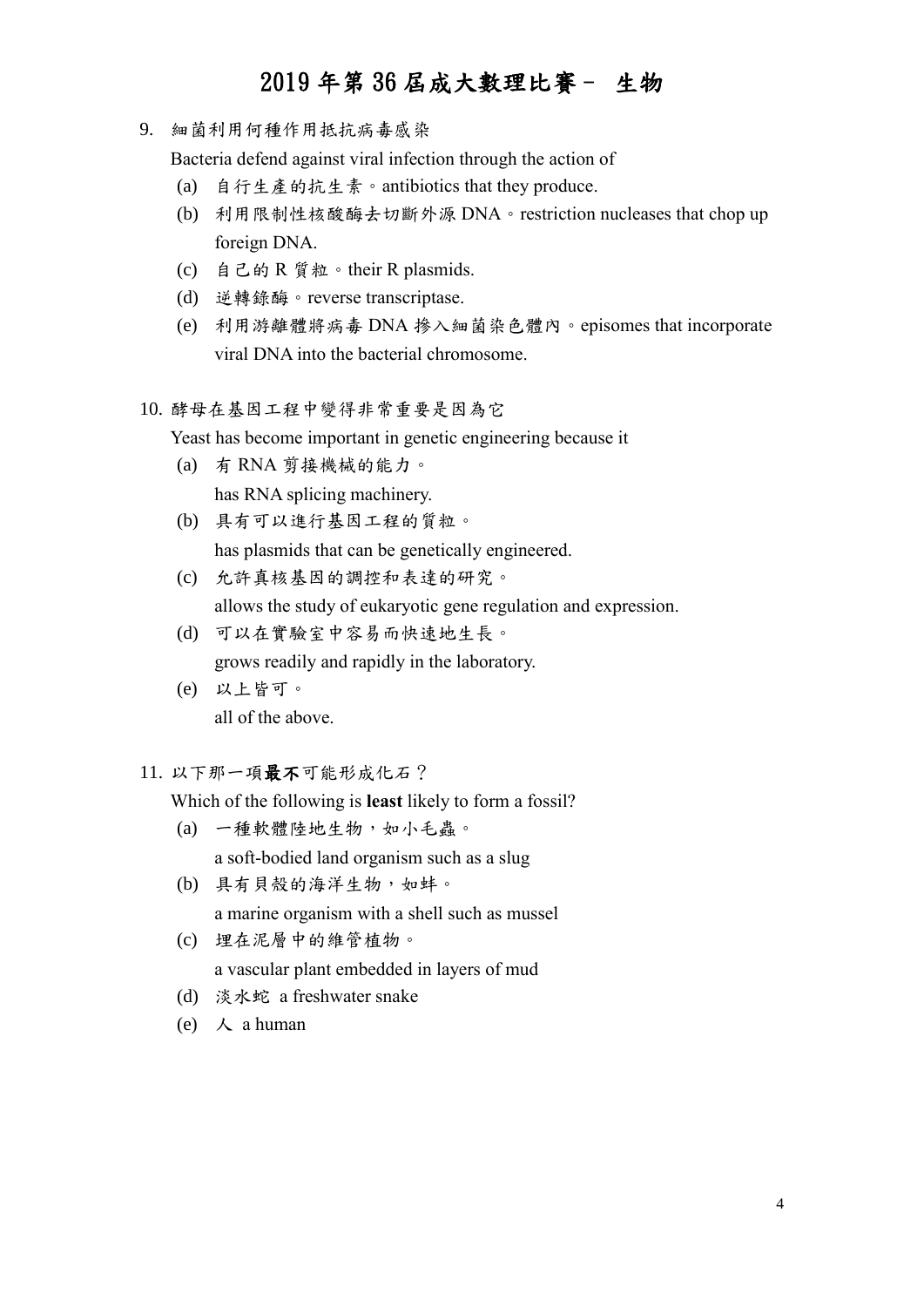12. 無脊椎動物包括

Invertebrates include

- (a) 除脊椎動物門外的所有動物。 all animals except the phylum Vertebrata.
- (b) 所有沒有骨幹的動物。 all animals without backbone.
- (c) 只有使用靜水骨架的動物。 only animals that use hydrostatic skeletons.
- (d) 側生動物,輻射動物和原口動物的成員,但不是後口動物的成員。 members of the parazoa, radiata, and protostomes, but not of the deuterostomes.
- (e) 在寒武紀爆炸中而進化的所有動物。 all of the animals evolved in the Cambrian explosion.

13. 以下那一項與其氣體交換機制是錯誤配對?

Which of the following is **incorrectly** paired with its gas exchange mechanism?

- (a) 兩棲動物---皮膚和肺 amphibians --- skin and lungs
- (b) 肺魚---鰓和肺 lungfishes --- gills and lungs
- (c) 爬行動物---肺 reptiles --- lungs
- (d) 骨魚---鰾 bony fishes --- swim bladder
- (e) 哺乳動物---同時有隔膜的肺 mammals --- lungs with diaphragm
- 14. 具有那種 色素的植物預計可以生活在更深層次的海洋中。

Plants with pigment would be expected to live at deeper levels in the ocean.

- (a) 只有葉綠素 only chlorophyll
- (b) 棕色 brown
- (c) 藍綠色 blue-green
- (d) 紅色 red
- (e) 綠色 green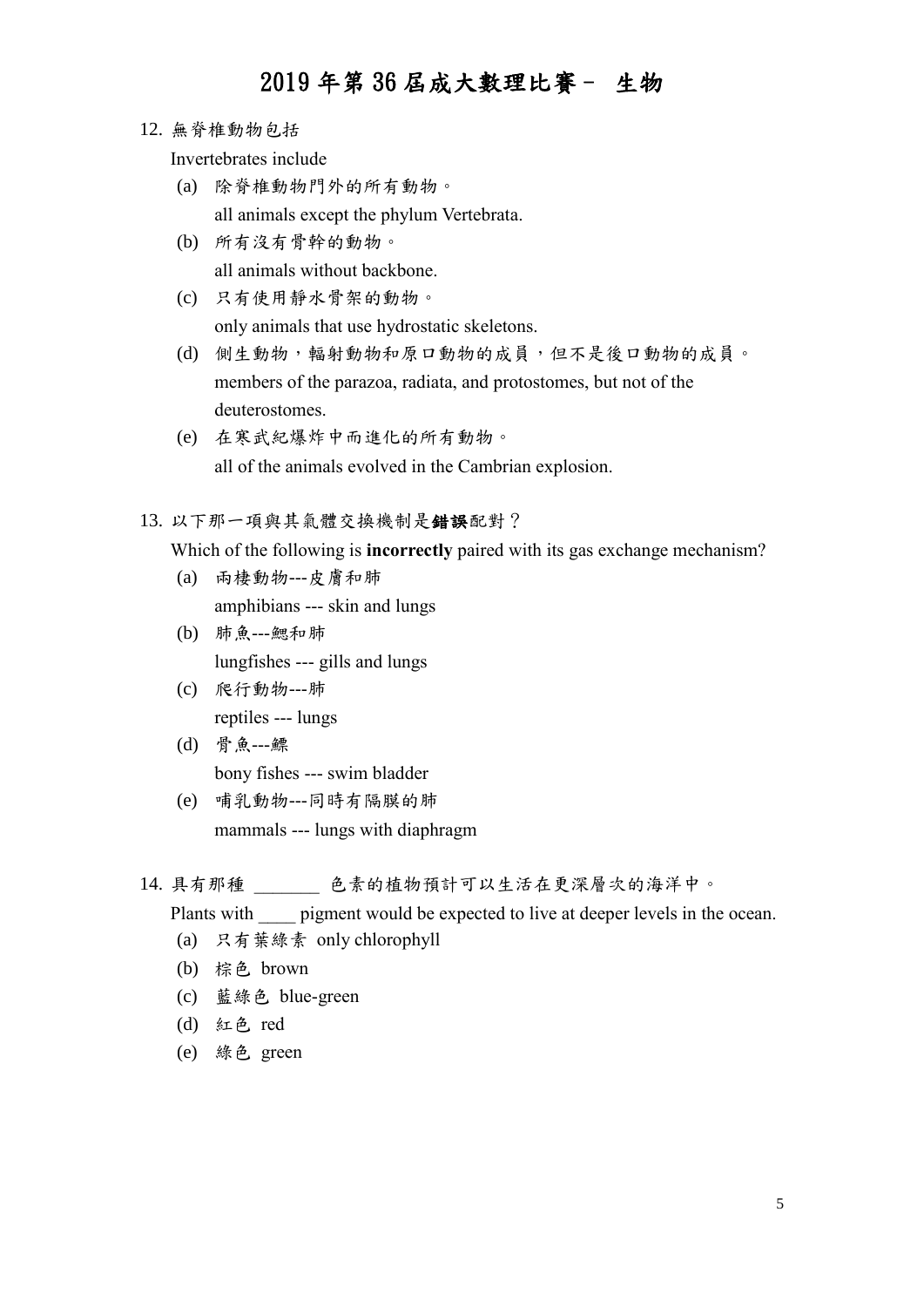- 15. 下面那一種不是木質部汁液在高大的樹木中向上移動的主要因素? Which of the following is not a major factor in the movement of xylem sap up a tall tree?
	- (a) 蒸騰作用 transpiration
	- (b) 胞間連絲 plasmodesmata
	- (c) 附著力 adhesion
	- (d) 凝聚力 cohesion
	- (e) 張力 tension
- 16. 花器官是從下列何種改良後進化而來

Flower organs have evolved from modified

- (a) 葉 leaves
- (b) 枝條 branches
- (c) 孢子囊 sporangia
- (d) 孢子體 sporophytes
- (e) 韧皮部 phloem
- 17. 脊椎動物的間質液

The interstitial fluid of vertebrates

- (a) 是細胞內的內部環境。 is the internal environment within the cells.
- (b) 浸泡細胞,並提供營養和廢物的交換。

baths cells and provides the exchange of nutrients and wastes.

- (c) 補充血漿。 makes up the plasma of blood.
- (d) 環繞單細胞的和扁平的薄動物。 surrounds unicellular and flat, thin animals.
- (e) 在外溫動物中比恆溫動物中更少。 is less abundant in ectotherms than in endotherms.

#### 18. 不完全的蛋白質是

Incomplete proteins are

- (a) 缺乏必需維生素。lacking in essential vitamins.
- (b) 一種營養不良的原因。a cause of undernourishment.
- (c) 在肉,蛋和奶酪中發現。found in meat, eggs, and cheese.
- (d) 缺乏一種或多種必需氨基酸。lacking in one or more essential amino acids.
- (e) 過度烹飪蔬菜的結果。a result of overcooking vegetables.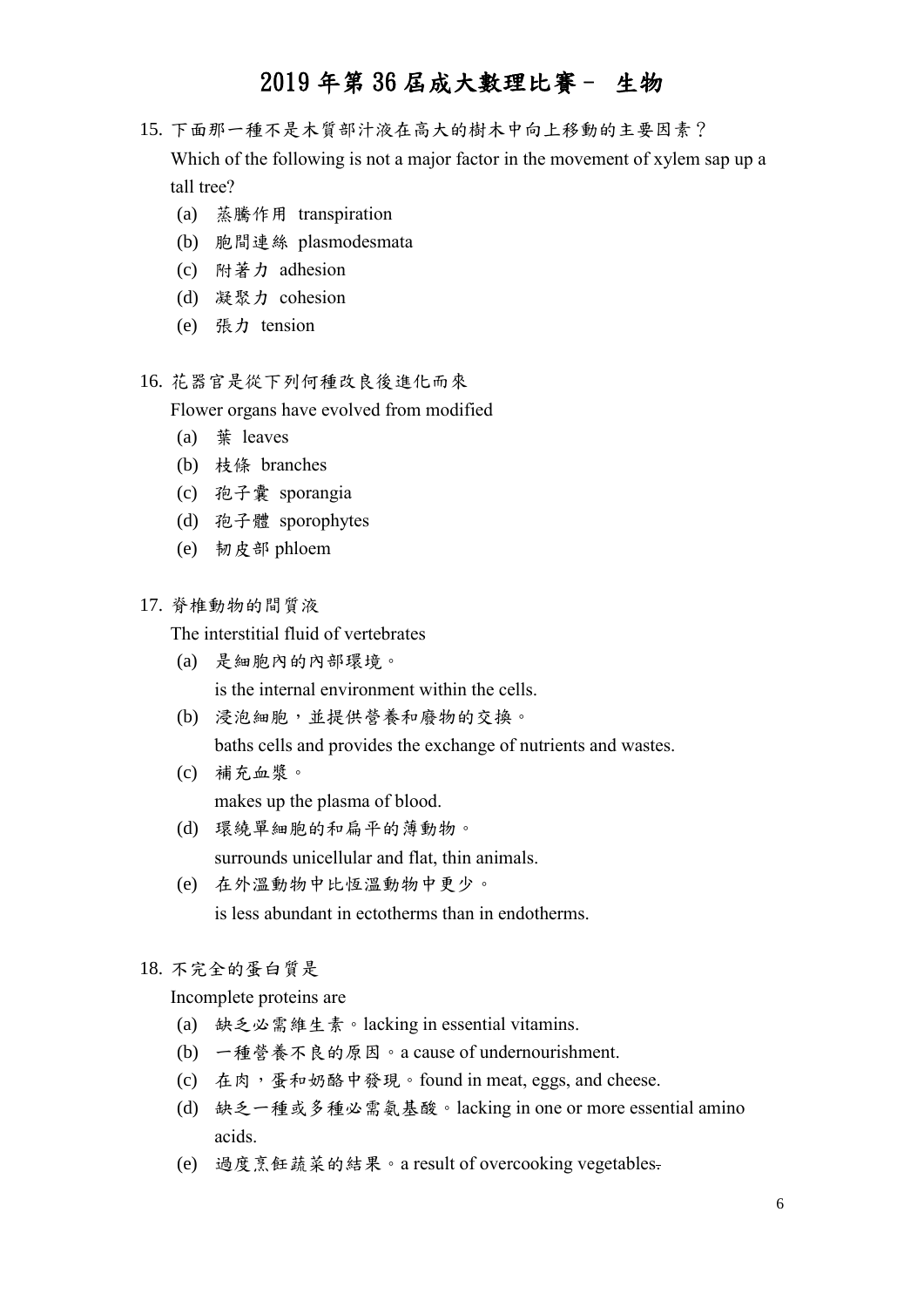19. 下面所列那一項不是參與非特異性防禦機制

All of the following are involved with nonspecific defense mechanisms **except**

- (a) 發炎反應。the inflammatory response.
- (b) 漿細胞。plasma cells
- (c) 抗菌蛋白質,如溶菌酶。antimicrobial proteins such as lysozyme.
- (d) 吸引吞噬細胞的趨化因子。chemokines that attract phagocytes.
- (e) 嗜鹼性粒細胞,嗜中性粒細胞,嗜酸性粒細胞和自然殺手細胞 (natural killer cells)。basophils, neutrophils, eosinophils, and natural killer cells.

20. 下列那一項不是屬於進入鮑曼的膠囊的濾液?

Which of the following is not part of the filtrate entering Bowman's capsule?

- (a) 水,鹽和電解質 water, salt, and electrolytes
- (b) 葡萄糖 glucose
- (c) 尿素 urea
- (d) 血漿蛋白質 plasma proteins
- (e) 氨基酸 amino acids
- 21. 下列何種激素與其分泌來源是配對錯誤?

Which one of the following hormone is **incorrectly** paired its origin?

- (a) 釋放荷爾蒙 ---下丘腦 releasing hormones --- hypothalamus
- (b) 生長激素 ---垂體前葉 growth hormone --- anterior pituitary
- (c) 孕激素 ---卵巢 progestins --- ovary
- (d) TSH (促甲狀腺激素) ---甲狀腺 TSH (thyroid-stimulating hormone) --- thyroid
- (e) 鹽皮質激素---腎上腺皮質 mineralocorticoids --- adrenal cortex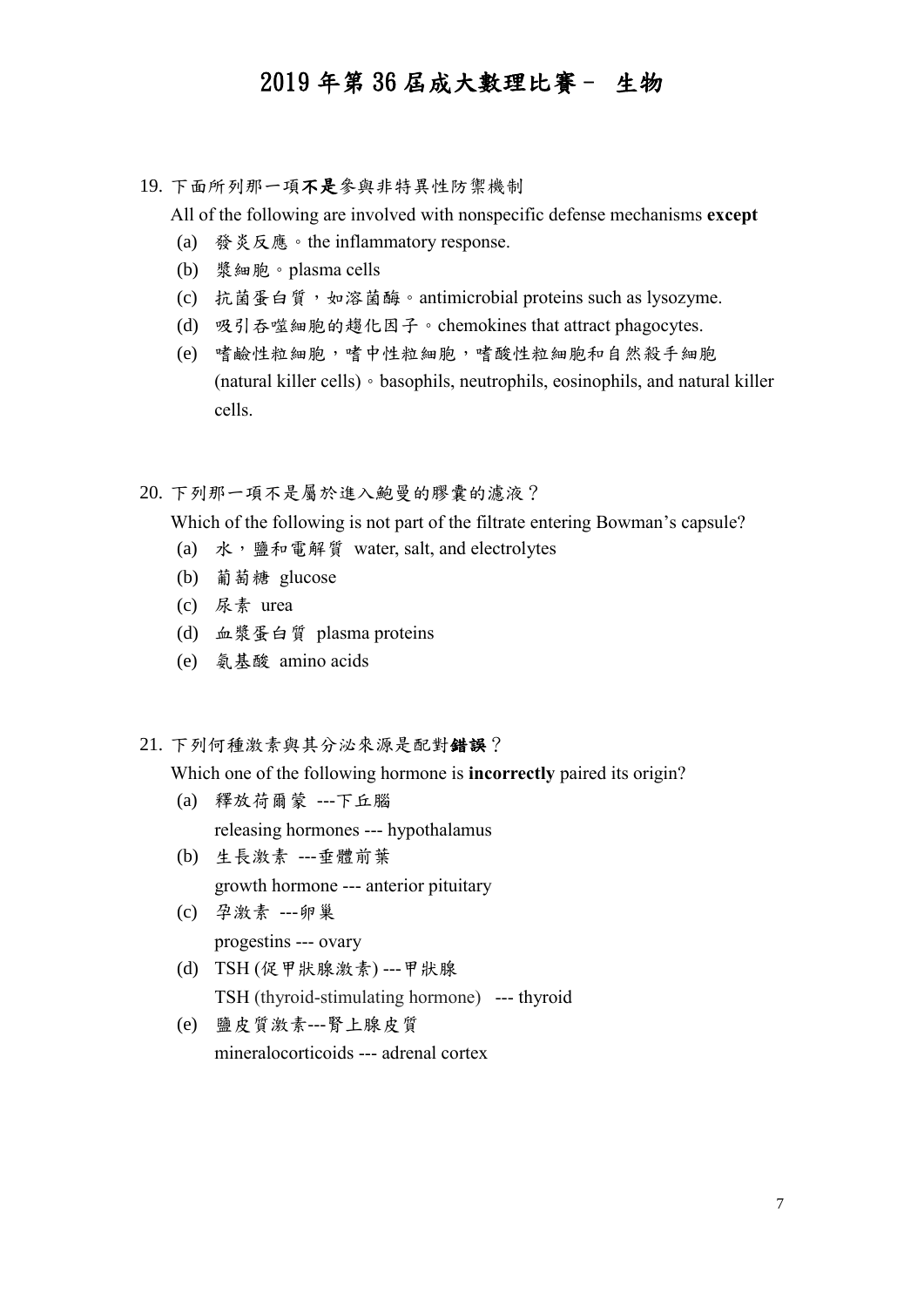22. 何種激素會刺激睾丸曲細精管精子的產生?

Which hormone stimulates the production of sperm in the seminiferous tubules of the testes?

- (a) 雌激素 (estrogen)
- (b) 黃體激素 (progesterone)
- (c) LH(促黃體激素 luteinizing hormone)
- (d) FSH (卵泡刺激素 follicle-stimulating hormone)
- (e) HCG(人絨毛膜促性腺激素 human chorionic gonadotropin)
- 23. 運動神經元的功能是攜帶神經衝動

The function of motor neurons is to carry impulses

- (a) 從脊髓到大腦。from the spinal cord to the brain.
- (b) 從小腦到大腦。from the cerebellum to the cerebrum.
- (c) 從感覺受體到脊髓。from sensory receptors to the spinal cord.
- (d) 從中樞神經系統 (CNS) 到效應器(肌肉和器官)。from the CNS to effectors (muscles and organs).
- (e) 中間神經元和 PNS (外周神經系統) 之間 。between interneurons and the PNS.
- 24. 房室結的主要功能是要

The main function of the AV (atrioventricular) node is to

- (a) 啓動心跳。initiate the heartbeat.
- (b) 調整心跳的頻率。set the rhythm of the heartbeat.
- (c) 傳送訊號去收縮從右心室至右心房。send the signal to contract from the right ventricle to the right atrium.
- (d) 傳送訊號去收縮從右心至左心。send the signal to contract from the right heart to the left heart.
- (e) 延遲訊號去收縮從右心至左心。delay the signal to contract from the right heart to the left heart.